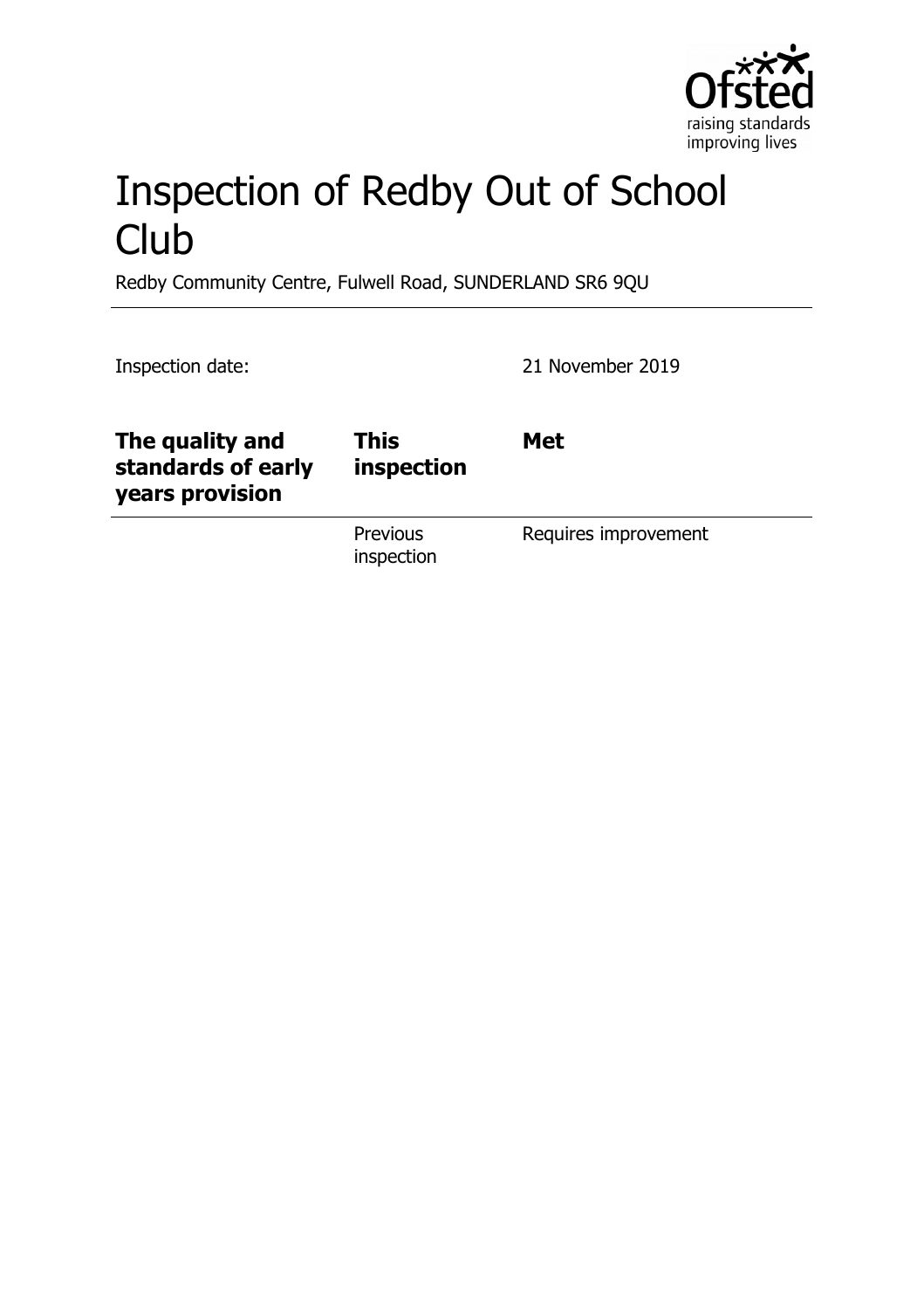

# **What is it like to attend this early years setting?**

## **This provision meets requirements**

Children arrive at the club confident, happy and ready to engage in the wide range of activities available. They comfortably make choices about what they want to do and seek the support of staff and their peers. Laughing and giggling can be heard throughout the club as children enjoy their activities while sharing a joke with each other and staff.

Children enjoy the opportunity to relax with their friends as they chat and read. Older boys are keen to read football books to younger children. They discuss various aspects of football and how they need to work together. This is then further supported as children organise and play football in the hall. Children comment that they like coming to the club and enjoy the chance to play with their friends from school and other schools.

Behaviour within the club is very good. Children know and understand what is expected of them. They recognise the consequences of their behaviour and how these impact on others. Staff are positive role models and encourage children to discuss their feelings and emotions.

## **What does the early years setting do well and what does it need to do better?**

- $\blacksquare$  Since the last inspection, the managers and staff have worked diligently to ensure the actions and recommendations raised have been addressed. They have accessed safeguarding training to ensure they are kept up to date with changes in legislation. Managers have implemented termly supervision sessions for staff.
- $\blacksquare$  Children quickly settle into activities on arrival and enjoy their play. Many of the children have special friendship groups and have the freedom to socialise and play together. Staff give good attention to providing the resources that the children enjoy most. Children show good levels of interest in their play.
- $\blacksquare$  Children quickly become independent as they take responsibility for making their own snacks. They learn about good hygiene routines and how to keep themselves safe. Children have daily opportunities to extend their physical skills. They enjoy team games that help them to learn to cooperate, understand rules and gain good coordination. Although there is a wide age range, children demonstrate that they are at ease and happy in each other's company.
- $\blacksquare$  Staff have established very good relationships with parents. They ensure parents are kept informed about every aspect of their child's care and make links between school and parents. Parents arrive at the club relaxed and talk with staff. They comment that children enjoy their time at the club and the opportunity to be with their friends in a relaxed atmosphere. They state that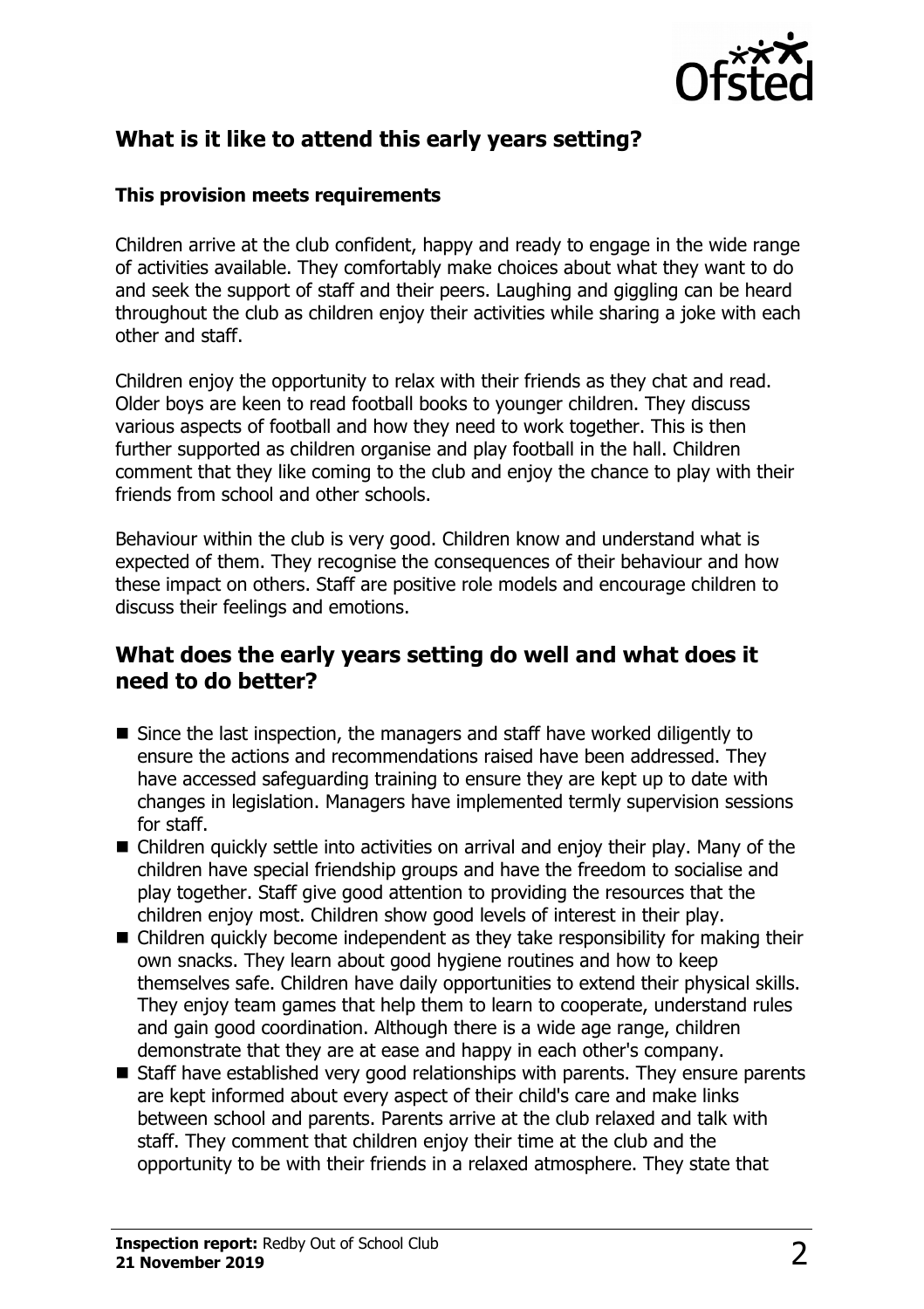

staff give all children their time and attention and know them well.

- $\blacksquare$  Staff ensure that a wide range of resources are ready and available so that children can develop their own ideas successfully. For example, children build with boxes as they discuss their designs together and make suggestions for their various constructions.
- $\blacksquare$  Managers monitor what is happening in the club. They ensure that children are receiving a balanced range of activities and that staff are supportive of children's play. They complete regular evaluations of the club and use these to identify areas for further development.
- $\blacksquare$  Staff have good partnerships with the local schools. They work closely with them to support children and to ensure continuity between school, the club and parents.
- $\blacksquare$  Children enjoy time to write letters for themselves and others. They experiment with writing names backwards. Some children are delighted when their name is the same forward as backwards. Children sit and read, both independently and in groups. Older children are particularly keen to read to younger children as they take an interest in a range of books.

# **Safeguarding**

The arrangements for safeguarding are effective.

Managers and staff have a good knowledge and understanding of safeguarding and how to ensure that children within their care are kept safe. Staff have accessed training on all safeguarding issues, including the 'Prevent' duty. Managers implement procedures for recruitment and vetting to ensure that staff are continually suitable to work with children. They complete risk assessments to ensure the premises are safe for children and support children to understand how to stay safe.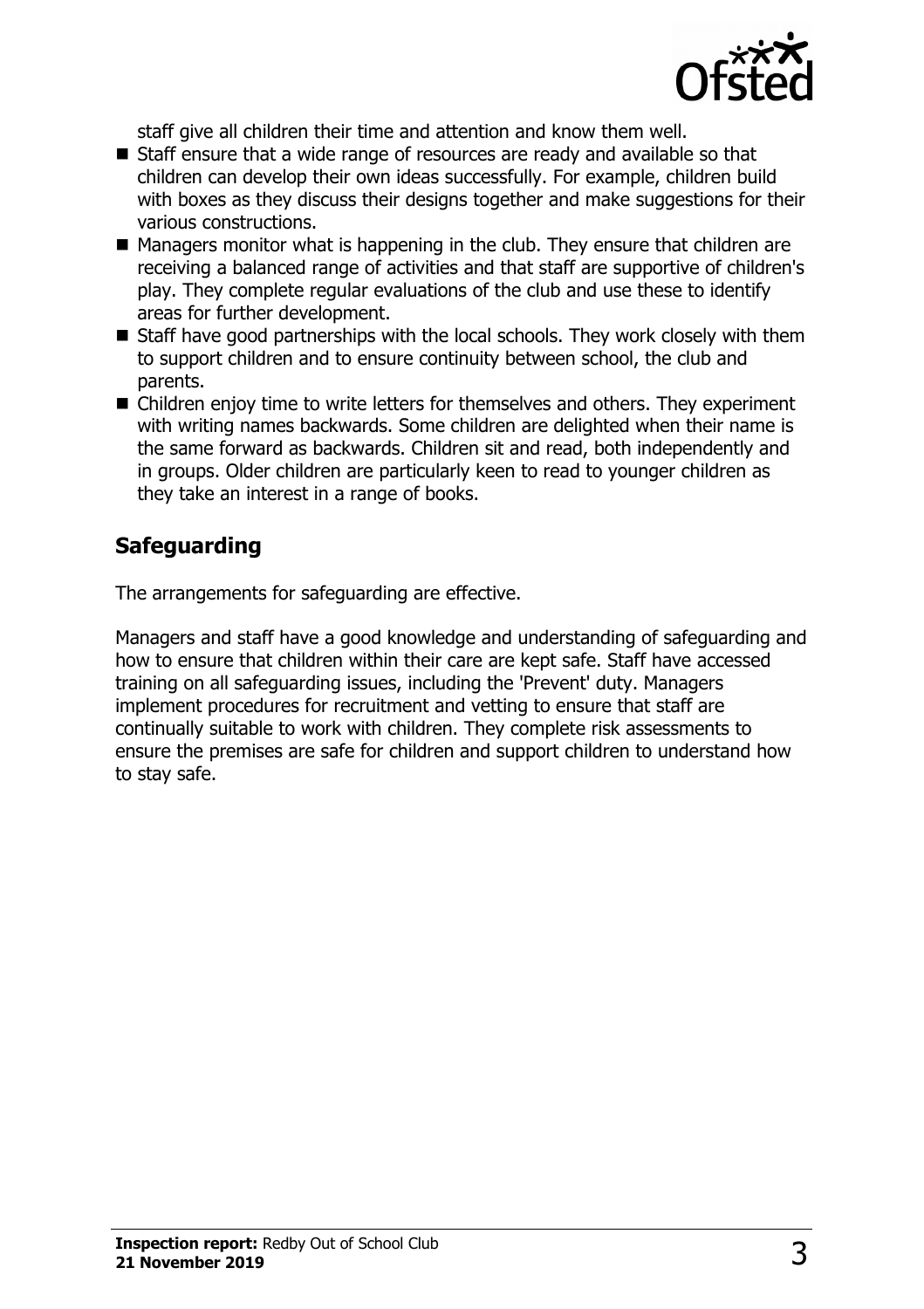

| <b>Setting details</b>                              |                                                                                      |
|-----------------------------------------------------|--------------------------------------------------------------------------------------|
| Unique reference number                             | 318640                                                                               |
| <b>Local authority</b>                              | Sunderland                                                                           |
| <b>Inspection number</b>                            | 10107379                                                                             |
| <b>Type of provision</b>                            | Childcare on non-domestic premises                                                   |
| <b>Registers</b>                                    | Early Years Register, Compulsory Childcare<br>Register, Voluntary Childcare Register |
| Day care type                                       | Out-of-school day care                                                               |
| Age range of children                               | 3 to 11                                                                              |
| <b>Total number of places</b>                       | 80                                                                                   |
| Number of children on roll                          | 144                                                                                  |
| Name of registered person                           | Redby Out of School Club Partnership                                                 |
| <b>Registered person unique</b><br>reference number | RP518747                                                                             |
| <b>Telephone number</b>                             | 0191 5484515                                                                         |
| Date of previous inspection                         | 13 May 2019                                                                          |

## **Information about this early years setting**

Redby Out of School Club registered in 1998 and is situated in Sunderland. The setting employs 11 members of childcare staff. Of these, eight staff members hold appropriate early years qualifications at level 2 or above. The setting opens Monday to Friday during school term time from 7.30am until 9am and from 2.45pm until 5.45pm.

# **Information about this inspection**

## **Inspector**

Eileen Grimes

## **Inspection activities**

- $\blacksquare$  The inspector observed the activities available and the interactions between staff and children.
- $\blacksquare$  The inspector talked to staff and children at appropriate times during the inspection.
- $\blacksquare$  The inspector held a meeting with the manager and provider. She looked at relevant documentation and evidence of the suitability of staff working in the club.
- $\blacksquare$  The inspector spoke to parents during the inspection and took account of their views.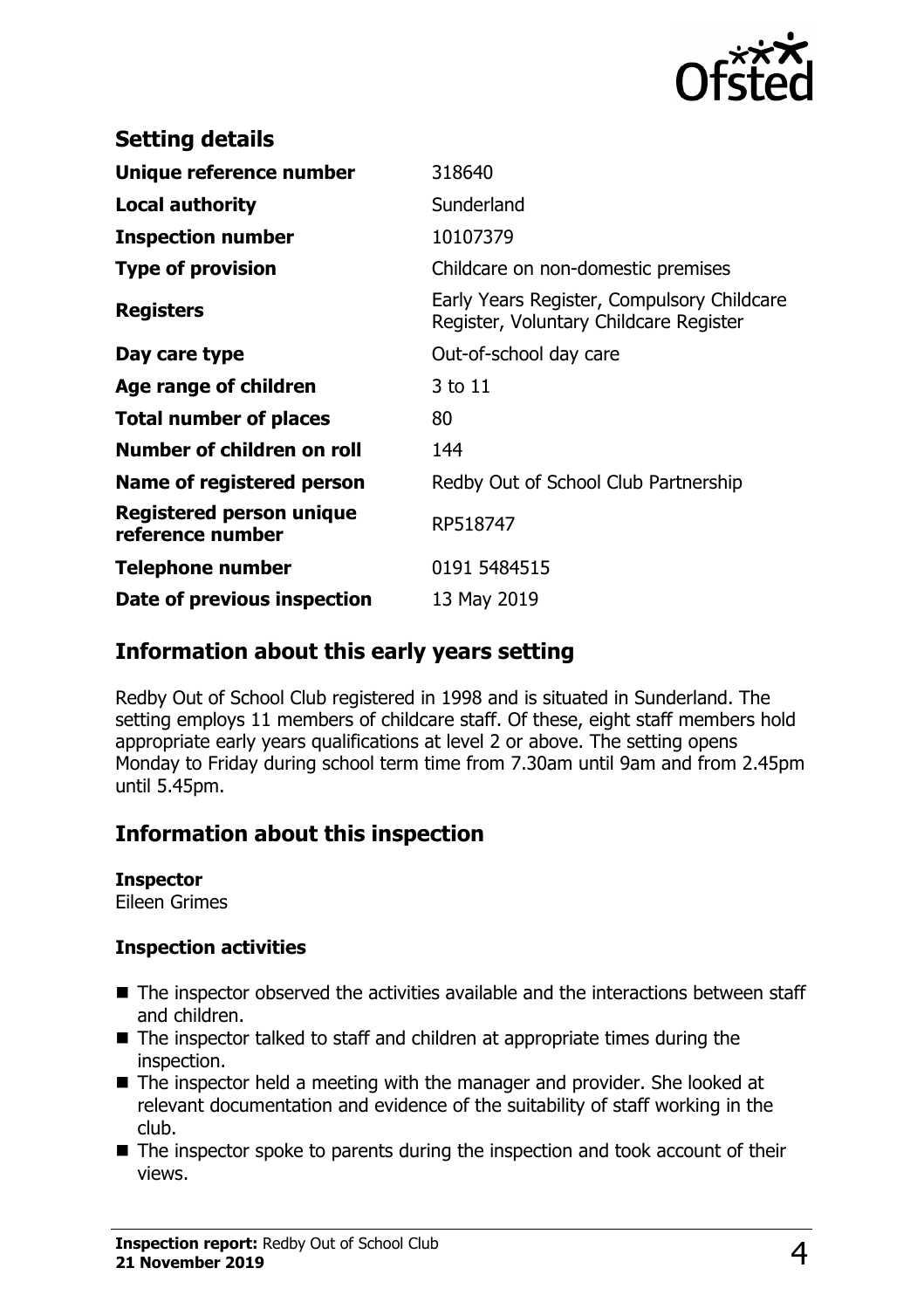

We carried out this inspection under sections 49 and 50 of the Childcare Act 2006 on the quality and standards of provision that is registered on the Early Years Register. The registered person must ensure that this provision complies with the statutory framework for children's learning, development and care, known as the early years foundation stage.

If you are not happy with the inspection or the report, you can [complain to Ofsted.](http://www.gov.uk/complain-ofsted-report)